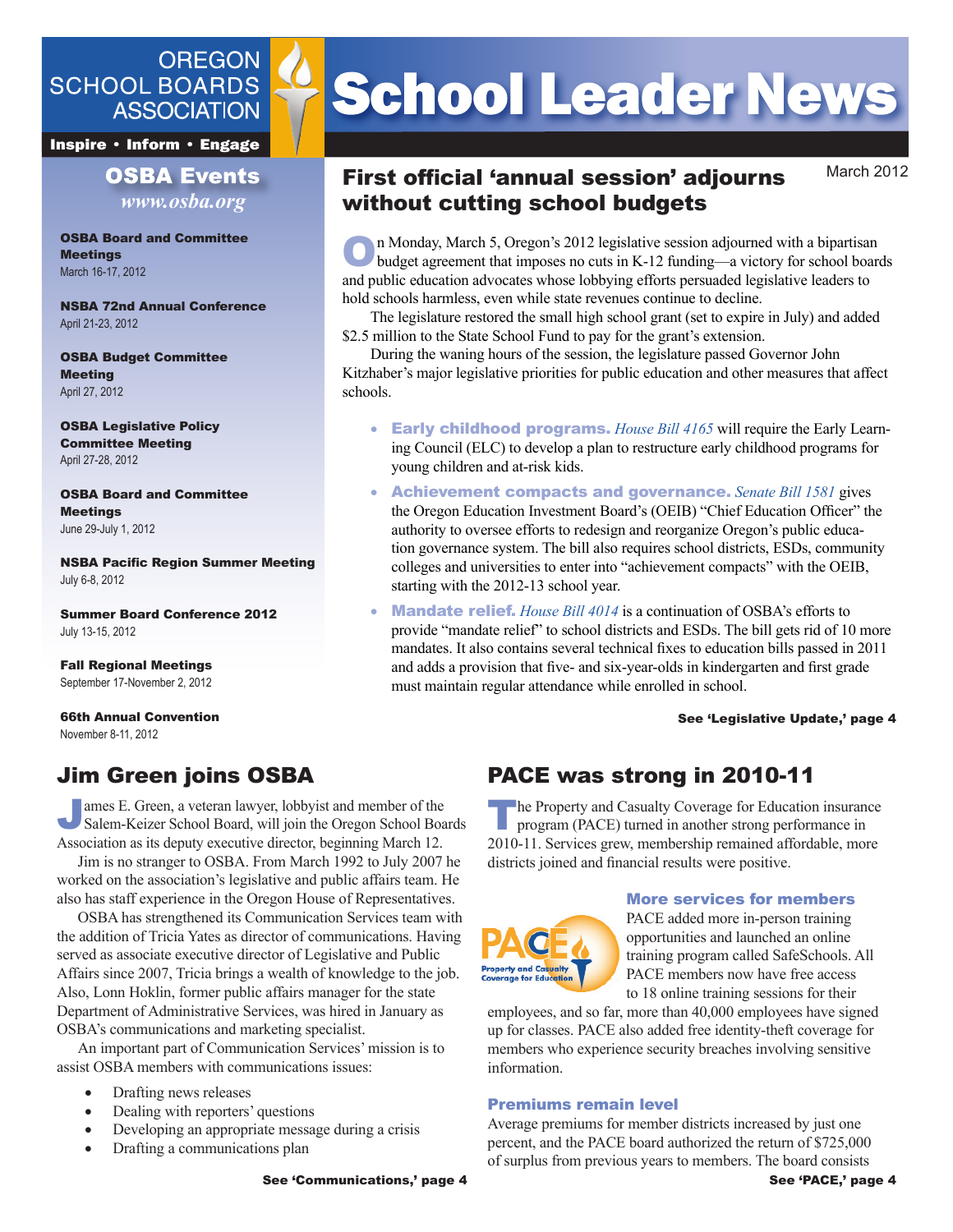# **School Leader News**

## **PRESIDENT'S POST**

## The vision behind the mission

Our association's mission statement appears prominently on our website: "To improve student achievement through advocacy, leadership and services to Oregon public school boards." Everything we do at OSBA—both as board members and staff—reflects our commitment to achieving that studentcentered mission.

But let's not forget the vision and beliefs that underlie that mission, for these can be sources of strength when tough times try our souls.

We believe that local school boards are a fundamental feature of America's grassroots democracy. OSBA embraces school boards' vision of safe, adequately funded public schools.

We believe in a public school system that provides a comprehensive education that prepares every child for a lifetime of learning and productive work in a global economy. We share the vision of academic excellence for every child in Oregon, regardless of background, economic class or the region where that child lives.

We also believe in active engagement with the local community in setting the priorities and goals of public schools, a vision that defines the work and the critical importance of the local school board. The elected school board represents a tried and true way to ensure that public schools respond to and reflect the values and needs of the local community they serve.

We recognize that engaging the community is a two-way street. As an association and as individual school board members, we need to do more to remind parents and citizens of their stake in public education and its importance to America's continued success. If public education falters, this country cannot hope to thrive in the hypercompetitive global economy. For that matter, neither can we hope to govern ourselves in a free and democratic society, simply because a democracy relies on its citizens to make informed, educated decisions.

School boards are accountable to the public for the quality of the education that schools provide, and the measuring stick is student achievement. As school board members, we must be ever-mindful that educational quality is a function of what students know and what they can do as a result of the schooling we give them.

OSBA is fortunate to have strong partners within the public education community who share our values and vision. Difficult as these trying times may be, we have confidence that a combined and sustained effort by that partnership will enable us to make our shared vision a reality.

Kunst Howard

## Legal Assistance Trust defrays legal costs

Since it began 21 years ago, OSBA's Legal Assistance Trust has defrayed more than a million dollars in legal expenses for school districts, education service districts and community colleges throughout Oregon. Among these are the costs of lawsuits arising from changes to the Public Employees Retirement System in 2003.

Nearly every school district, ESD and community college is a member of the trust, and many have received reimbursement for legal costs. By joining the trust, a member pays dues and becomes part of a pool with eligibility to apply for trust funds if the need arises.

#### How the trust works

A seven-member board of trustees evaluates applications according to the following criteria:



Kris Howatt, President OSBA

## Your first step in bargaining: contract analysis

etting ready to start negotiating a new bargaining agreement with your workforce? If so, your first step in preparation is to analyze your current contract to identify any inconsistencies, illegalities and anomalies that may have crept into the contract language. These can create problems during the new round of negotiations, and if they show up in the new contract, they can prevent your district from operating smoothly and efficiently.

#### Get expert help from OSBA

OSBA's experts can identify problems in your present contract before the bargaining process begins, putting you and your negotiating team in a stronger, more confident position as you sit down at the bargaining table.

Do your employment contracts line up with health insurance requirements? If not, we can help you repair the faulty language. We'll also point out language that's vague or open to misinterpretation. We'll find provisions that might limit your management rights or reduce the flexibility you need to address sudden changes, such as an unexpected drop in enrollment. We can help you ensure that your new contract conforms to new state and federal laws. If appropriate, we'll even meet with you onsite to review our report and the model language we recommend.

### Don't take chances

Contracts determine how your district conducts business every day. Make sure your collective bargaining agreements enhance your efforts to boost student achievement, not hinder them. Assume that when the bargaining begins, the union will come to the table well prepared. With OSBA's help, you can meet the challenge.

For more information, contact Jessica Knieling, OSBA director of Legal, Labor and Employment Services: *[jknieling@osba.org](mailto:jknieling@osba.org)*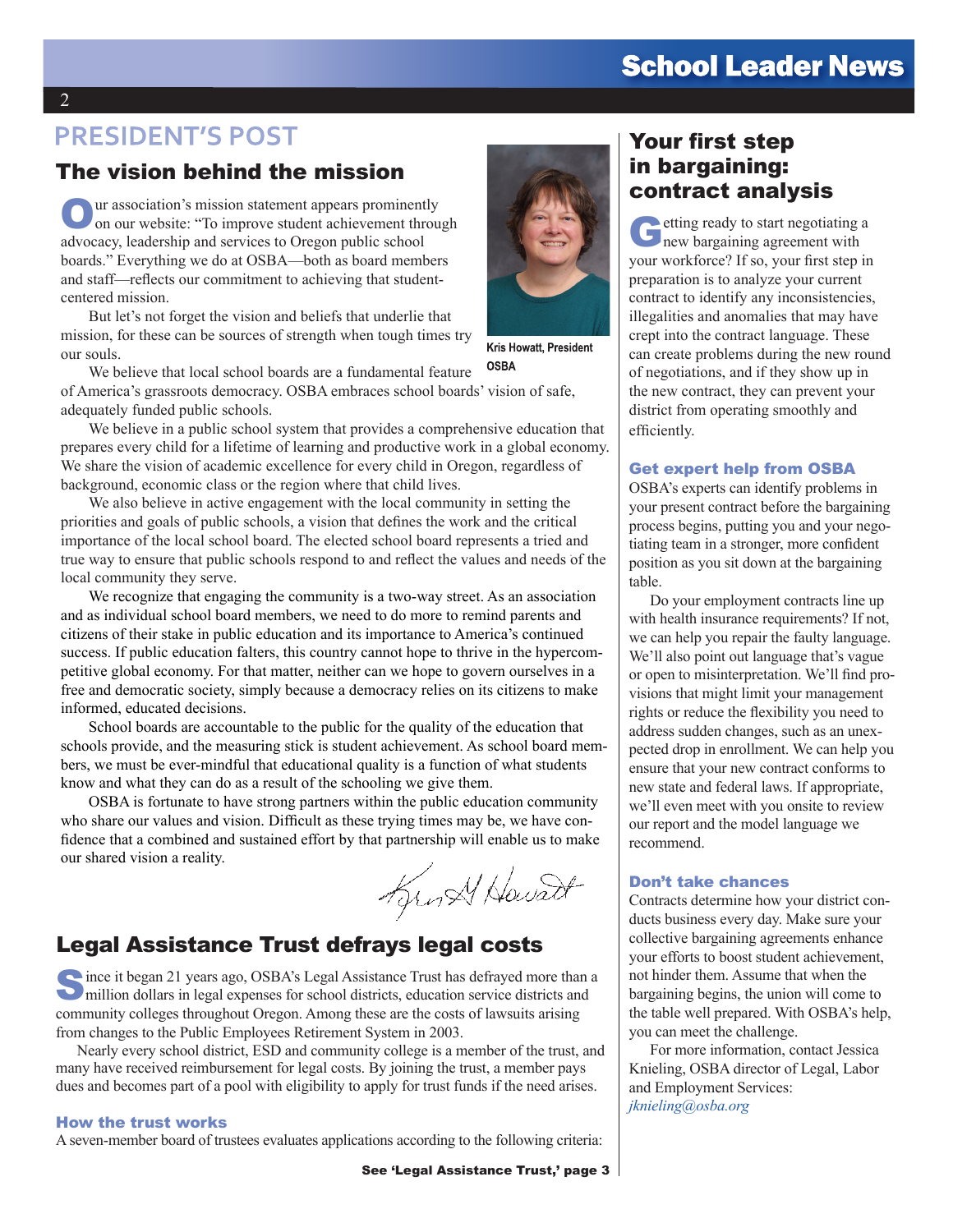# **School Leader News**

## **KEEPING YOU IN THE LOOP**

# The budget season is upon us **• The district requests assistance through**

Now is the time to start discussing your district budget, even though you may not present astual headers. though you may not present actual budget documents to the budget committee until later in the spring. The board plays an important leadership role in establishing the mission, vision and goals the budget reflects, and it's not too early to set the schedule and start talking about priorities.

In tight economic times, ensuring that every expenditure is "mission-driven" is critical, right down to the penny. Start discussions now with the administration to define clearly what your board means by "mission-driven," and begin hammering out

guidelines the administration can use to build a budget. Though no one owns a reliable crystal ball, ask your administrators to share with you what they know about the funding future. If budget cuts appear likely, work with your administration to identify those things with the least impact on student achievement and develop a list of priority items to add back into the budget if the future turns out to be rosier than expected.

#### Concrete steps your board should take now:

- Schedule a work session with the administration to get an early look at the budget process and priorities. Review your budget policies. Invite the rest of the budget committee members to this board work session.
- Discuss your mission, vision and goals, and assess how well the current budget expresses them. Did the current budget omit anything you need to include in the next budget?
- Lay out the process. Agree on a timeline for this year that includes a calendar of dates for budget meetings. The board should adopt the process and calendar at a regular meeting.
- Ask your chief administrator for his or her best estimate of what this year's revenue picture may look like. Discuss any assumptions that affect revenue and expenditures, including enrollment projections.
- • Develop your list of priorities for funding, and solicit suggestions for any needed changes to programs or projects, including possible deletions from the budget. Then build your list of potential add-backs. If cuts appear likely, be clear about what must stay in the budget and what may go, but allow enough flexibility for your administration to make appropriate judgments. Do not make the mistake of simply requiring that everything be funded with less money. Your board should vote on and formally adopt the budget priorities, guidelines and directives to the administration at a regular meeting. And remember: boards provide direction in terms of programs and services, not in terms of staffing levels or people.
- Set guidelines for budget building. Direct your budget committee to use these guidelines and priorities to test its proposed budget to determine whether it addresses the board's mission, vision and goals.
- Continue your discussion with the community about the school district's goals and priorities. Be clear with the public about the challenges your district faces in paying for those goals and priorities.

A final note: OSBA's updated Budget Committee Handbook is nearly ready, and we hope to publish it soon. Use the handbook to guide your budget committee activities. To purchase, contact Diane Efseaff at *defseaf[f@osba.org](mailto:defseaff%40osba.org?subject=)*.

Betay Nuller Janes

#### Legal Assistance Trust **continued**

a board-passed resolution;

• The legal action does not involve litigation between member districts;

• The issue has impact or potential impact on education statewide; and

• Trustees' determination of the quality of the fact situation, the district's financial resources and cost of the case.

If an application meets these criteria, the board allocates money from the trust to reimburse the member for up to half of attorney fees and other legal costs in state appellate or federal courts.

#### Benefits of membership

In April 2010, the board approved \$10,000 for the Sisters School District and \$5,000 for the Woodburn School District to defray costs in two unrelated cases in the Oregon Court of Appeals. In the Sisters case, a taxpayer had challenged the school district's credit obligations, and the outcome affected the district's ability to finance capital improvements without bonds.

The Woodburn case involved the termination of a teacher, and its outcome affected future interpretation of laws that govern dismissal of teachers.

In yet another case, the trust contributed \$5,000 to help the Forest Grove School District pay for a case that involved reimbursement for private school tuition—a case that the U.S. Supreme Court heard in 2009.

By contributing more than \$868,000 to the Public Employers' Defense Alliance, the trust has played a meaningful role in protecting public education employers. The alliance defends public employers in cases that arise from changes the legislature made in 2003 to the state retirement system. Favorable court rulings in these cases have saved millions for public employers. Two recent rulings upheld the right of the Public Employees Retirement Board to correct retirement benefits and recoup losses from unlawful distribution of PERS earnings that had occurred earlier.

#### Moderate dues

The trust charges annual dues based on an organization's average daily membership and adjusts dues from time to time in order



**Betsy Miller-Jones Interim Executive Director** 

**OSBA**